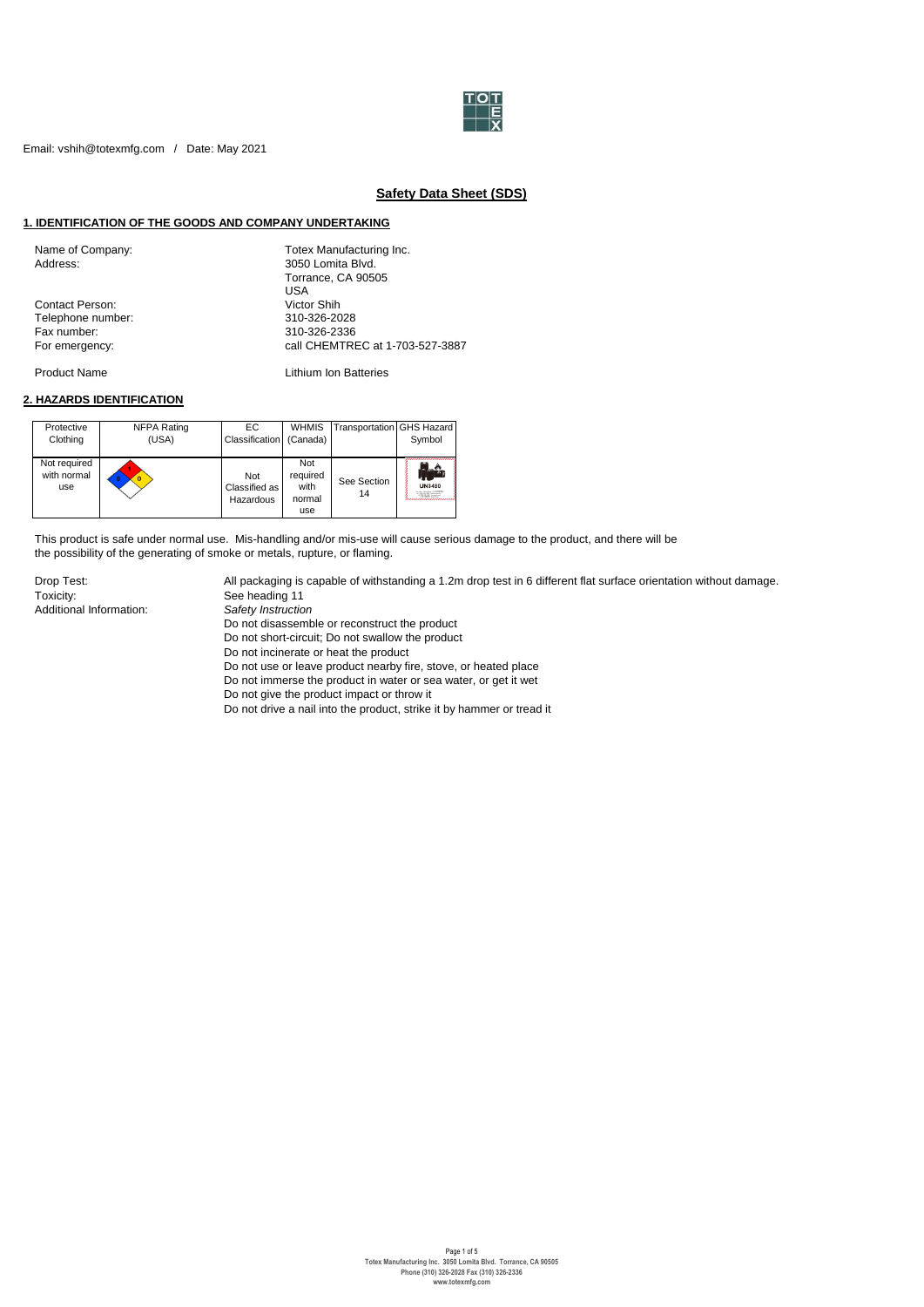

# **Safety Data Sheet (SDS)**

## **3. COMPOSITION OF THE GOODS**

| Model#                                            | Uses on    | Voltage<br>(Volts) | Capacity<br>(mAh) | <b>IPack</b><br><b>Chemistr</b> |   |    | No of cell contain<br>in the each pack | one<br>cell<br>voltage<br>V) | One cell<br>capacity<br>(mAh) | Equivalent<br>Lithium<br><b>Content for I</b> | Equivalent<br>Lithium<br><b>Content for</b><br>each cell(g) each pack(g) | Wh    |
|---------------------------------------------------|------------|--------------------|-------------------|---------------------------------|---|----|----------------------------------------|------------------------------|-------------------------------|-----------------------------------------------|--------------------------------------------------------------------------|-------|
| Totex P/N : U80307-2R01]/<br>[Leica P/N.: 905306] | <b>OEM</b> | 10.80              |                   | 3450 Lithium Ion                | D | 3S | 3                                      | 3.60                         | 3500                          | 1.050                                         | 3.150                                                                    | 37.26 |

## **Battery pack ( cell ) lngredient Chart**

| Ingredient                     | <b>Risk Codes</b>                                                             | <b>Safety Description</b>       | Hazard                                                                                     | <b>Contents / Exposure Controls / Personal Protection</b>                                                                                                                                                                                                                                                                                                                                            |
|--------------------------------|-------------------------------------------------------------------------------|---------------------------------|--------------------------------------------------------------------------------------------|------------------------------------------------------------------------------------------------------------------------------------------------------------------------------------------------------------------------------------------------------------------------------------------------------------------------------------------------------------------------------------------------------|
| Cobalt oxide                   | R22;R43;<br>R50/53                                                            | S24;S37;S60;S61                 | Xn (Harmful)<br>N (Dangerous for the<br>environment)                                       | $0.1$ mg/m3(TWA)                                                                                                                                                                                                                                                                                                                                                                                     |
| Manganese(VI)oxide             | R20/22                                                                        | S <sub>25</sub>                 | Xn (Harmful)                                                                               | Airborne Exposure Limits:- OSHA Permissible Exposure<br>Limit(PEL):5 mg/m3 Ceiling for manganese compounds as<br>Mn-ACGIH Threshold Limit Value(TVL):0.2 mg/m3(TWA)for<br>manganese, elementaland inorganic compounds as Mn                                                                                                                                                                          |
| Nickel oxide                   | R43, R49,<br>R <sub>53</sub>                                                  | S45, S53, S61                   | T (Toxic)                                                                                  | Airborne Exposure Limits: For Nickel, Metal and Insoluble<br>Compounds, as Ni:- OSHA Permissible Exposure Limite(PEL)-<br>1 mg/m3(TWA).For Nickel, Elemental/Metal:-ACGIH<br>Threshold Limit Value(TLV)- 1.5mg/m3(TWA), A5- Not<br>suspected as a human carcinogen. For Nickel, Insoluble<br>Compounds, as Ni:- ACGIH Threshold Limit Value(TLV)- 0.2<br>mg/m3 (TWA), A1- Confirmed human carcinogen |
| Carbon                         | R36/37/38,<br>R36/37<br>R20,R10                                               | S22;S24/25                      | F (Highly Flammable)<br>Xn (Harmful)<br>Xi (Irritant)                                      | Airborne Exposure Limits:- OSHA Permissible Exposure<br>Limits(PELs):activated carbon(graphite,synthetic):Total<br>particulate = $15 \text{ mg/m}$ 3                                                                                                                                                                                                                                                 |
| Aluminium foil                 | R17, R15,<br>R36/38,R1<br>0R67, R65,<br>R62,<br>R51,53,<br>R48/20,<br>R38,R11 | 61, S36/37, S33, S29,<br>S16.S9 | S7/8, S43, S26, S62, S F (Highly Flammable)<br>Xn (Harmful)<br>Xi (Irritant)               | Airborne Exposure Limits:- OSHA Permissible Exposure<br>Limit(PEL):15 mg/m3 (TWA)total dust and 5 mg/m3(TWA)<br>repairable fraction for Aluminum metal as Al-ACGIH<br>Threshold Limit Value(TLV):<br>10 mg/m3(TWA)Aluminum metal dusts                                                                                                                                                               |
| Copper foil                    | R11 R36<br>R37 R38                                                            | S5, S26, S16, S61,<br>S36/37    | F (Highly Flammable)<br>N (Dangerous for the<br>environment) Xn (Harmful)<br>Xi (Irritant) | Copper Dust and Mists, as Cu:- OSHA Petmissible<br>Exposure Limit(PEL)- 1 mg/m3(TWA)-ACGIH Threshold Limit<br>Value (TLV)- 1 mg/m3(TWA)Copper Fume:- OSHA<br>Permissible Exposure Limit(PEL)- 0.1 mg/m3(TWA)- ACGIH<br>Threshold Limit Value(TLV)- 0.2 mg/m3 (TWA)                                                                                                                                   |
| Polyvinylidene fluoride (PVdF) |                                                                               | S22;S24/25                      |                                                                                            |                                                                                                                                                                                                                                                                                                                                                                                                      |

## UN Class: UN 3480 - Class 9

Note:

Under IATA Dangerous Goods Regulations 62th edition Packing Instruction 965 Part 1:-

Lithium Ion can be transported and meets the following:

1) Watt-hour rating is not more than 100Wh. The Watt-hour rating is marked on the outside of the battery case except those manufactured before 1 January 2009 which may be transported without this marking until

31 December 2010.

2) Each battery mentioned above is of the type proven to meet the requirements of each test in the UN Manual and

of Tests Criteria, Part III, subsection 38.3. 6th (T1-T5, T7)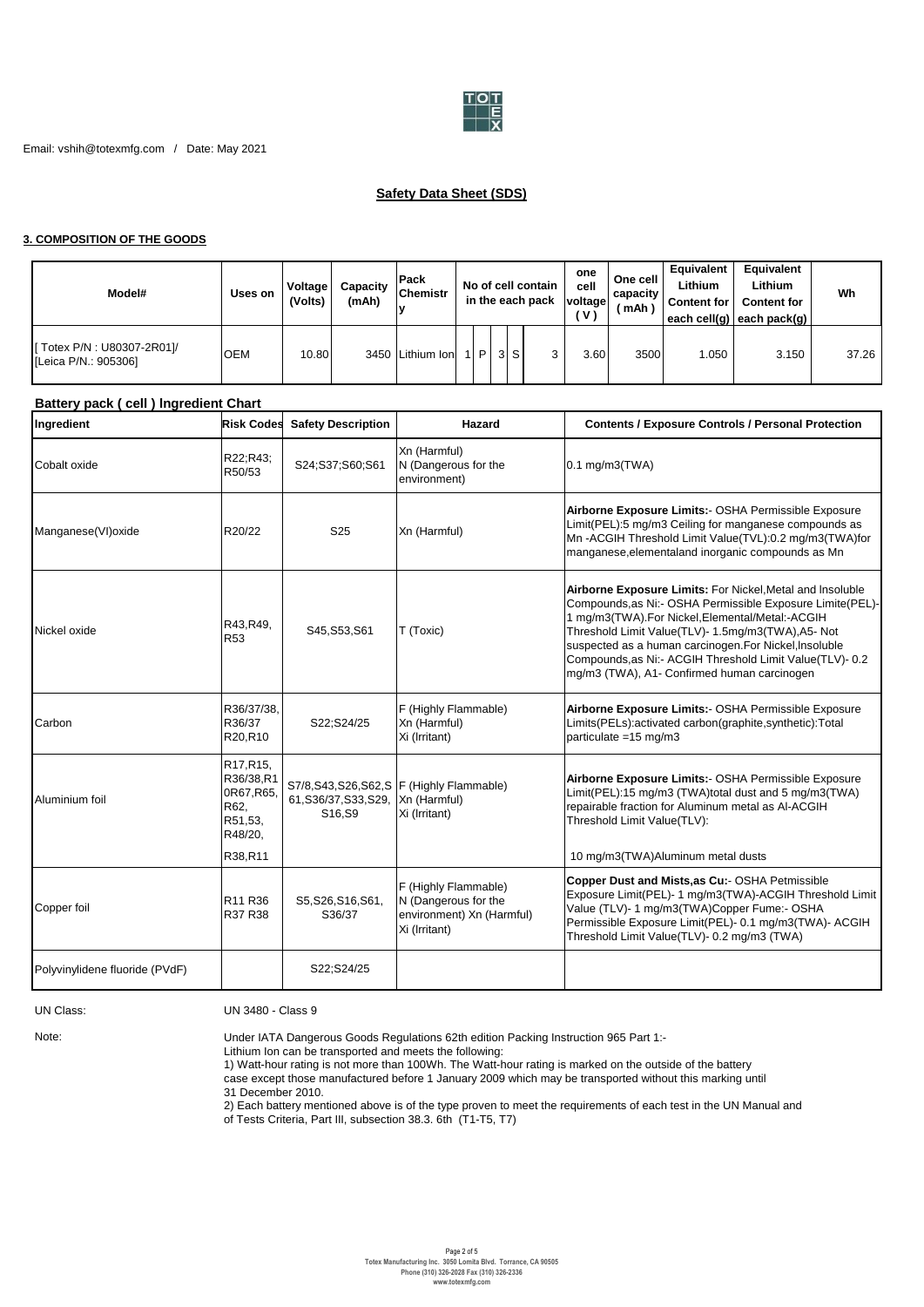

Email: vshih@totexmfg.com / Date: May 2021

# **Safety Data Sheet (SDS)**

# **4. FIRST AID MEASURES**

| In case of electrolyte leakage from the battery, necessary actions are described below.                       |
|---------------------------------------------------------------------------------------------------------------|
| Flush the eyes with plenty of clean water such as tap water immediately, without rubbing. Seek                |
| medical treatment. If appropriate procedures are not taken, this may cause a loss of sight.                   |
| Wash the contact areas off immediately with plenty of clean water such as tap water, otherwise it             |
| might cause irritation on the skin. If this chemical penetrates the clothing, immediately remove the          |
| clothing and flush the skin with water promptly. If irritation persists after washing, get medical attention. |
| Move the exposed person to area with fresh air immediately, and seek medical treatment.                       |
| Get medical attention immediately                                                                             |
|                                                                                                               |

## **5. FIRE FIGHTING MEASURES**

Clear fire area of all non-emergency personnel. Clear away any combustible substances from the fire area.

| Extinguishing method:                           | Since vapor, generated from burning battery packs, make eyes, nose, and throat irritate, be sure to<br>extinguish the fire on the windward side. Wear the respiratory protection equipment in some cases. |
|-------------------------------------------------|-----------------------------------------------------------------------------------------------------------------------------------------------------------------------------------------------------------|
| Fire extinguishing agent:<br>Special protective | Plenty of water, CO2, and foam are effective.                                                                                                                                                             |
| equipment for fire fighter:                     | Wear the respiratory protection equipment in some cases.                                                                                                                                                  |

#### **6. MEASURES FOR ELECTROLYTE LEAKAGE**

In case of electrolyte leakage, move the battery packs away from the fire immediately. Avoid contact with spilled or released material. Immediately remove a contaminated clothing.

| Personal precautions:      | Remove any ignition sources nearby. Control of dust generation. May consider wearing sufficient<br>ventilation/respiratory protection. Prevention of skin and eye contact with the chemical. |
|----------------------------|----------------------------------------------------------------------------------------------------------------------------------------------------------------------------------------------|
| Environmental precautions: | Keeping away from drains, surface- and ground-water and soil. Alert the neighborhood if possible.                                                                                            |
| Method for cleaning up:    | Use of absorbent material (e.g. sand, diatomaceous each, acid binder, universal binder, sawdust, etc.),<br>reduction of gases/fumes with water, dilution.                                    |
| Note:                      | Refer to heading 8 for exposure control<br>Refer to heading 13 for disposal consideration                                                                                                    |
| 7. HANDLING AND STORAGE    |                                                                                                                                                                                              |

| Handling: | When packing the battery packs, do not allow terminals to contact each other, or contact with other<br>metals. Avoid improper handling of the packaging box so as not to drop or damage it.                                                                          |
|-----------|----------------------------------------------------------------------------------------------------------------------------------------------------------------------------------------------------------------------------------------------------------------------|
|           | Do not disassemble or reconstruct, swallow, incinerate or heat the product.                                                                                                                                                                                          |
|           | Avoid use or leave product nearby fire, stove or heated place. Do not immerse the product in water<br>or sea water. Dispose of or recycle the product according to your local government law/regulations.                                                            |
| Storage:  | Do not store the battery packs in places of high temperature exceeding 35 or under direct sunlight as it<br>will affect the battery performance only.                                                                                                                |
|           | Avoid places of high humidity, Be sure not to expose the battery pack to condensation, water drop or not<br>to store it under frozen condition. When piling the pallets up or placing them in parallel, appropriate<br>space between each pallet should be provided. |
|           | Be sure to install suitable fire extinguishing equipment such as automatic fire extinguisher.<br>Avoid storing the battery packs in places where it is exposed to static electricity so that no damage will                                                          |
|           | be caused to the protection circuit of the battery pack.                                                                                                                                                                                                             |
| Note:     | Information in this section should relate to the protection of health, safety, and the environment. Please                                                                                                                                                           |
|           | refer to Article 5 of Directive 98/24/EC for more details on safety handling and storage.                                                                                                                                                                            |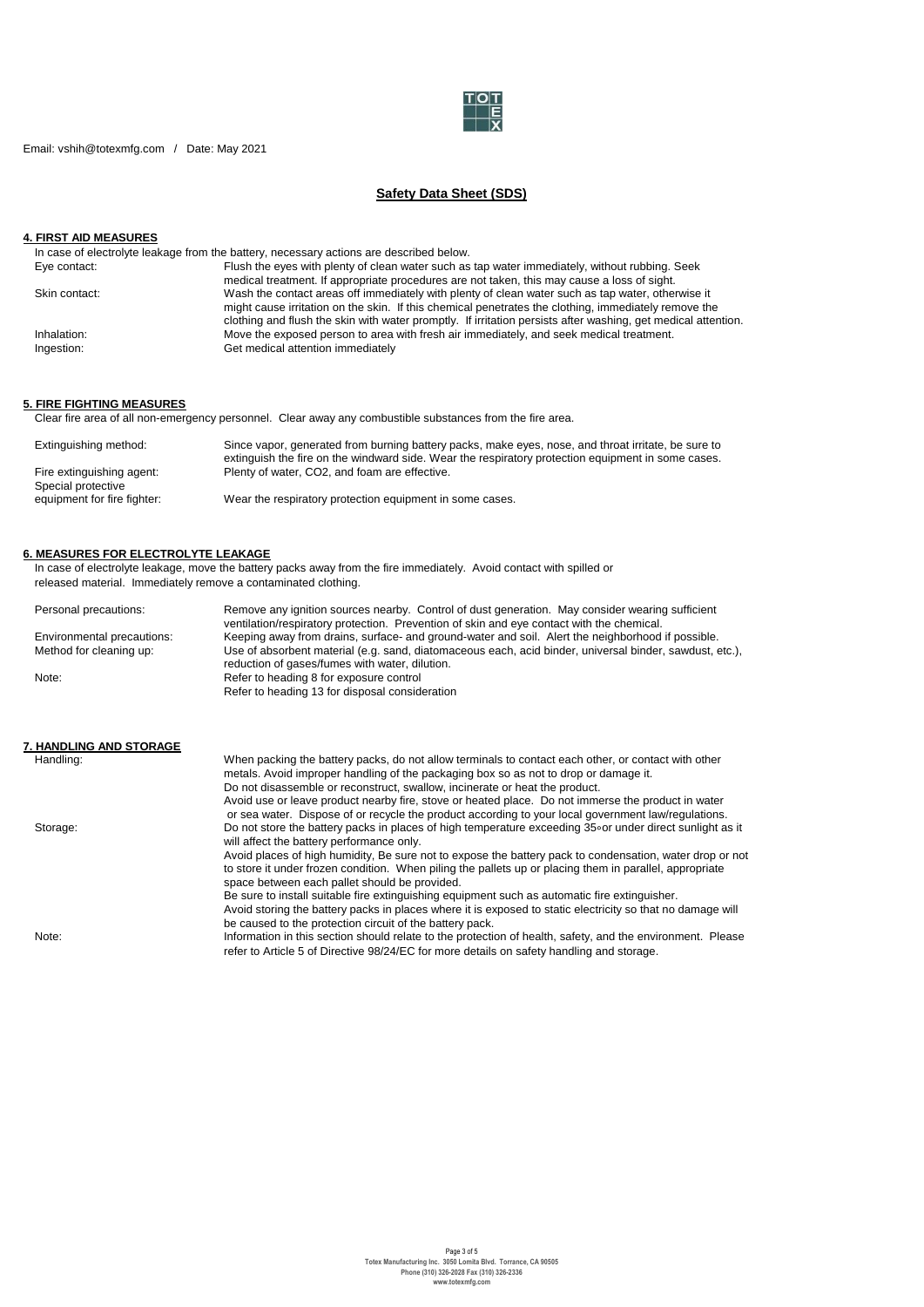

Email: vshih@totexmfg.com / Date: May 2021

# **Safety Data Sheet (SDS)**

### **8. EXPOSURE CONTROLS**

Personal protective equipment: (in case of electrolyte leakage)

|                                                             | Respiratory Protection: Protector with ventilator (in case of high concentration of gases), air breather           |
|-------------------------------------------------------------|--------------------------------------------------------------------------------------------------------------------|
|                                                             | Hand Protection: Suitability and durability of a glove is dependent on usage                                       |
|                                                             | Eve protection: Goggles / mask                                                                                     |
|                                                             | <i>Protective clothing:</i> Use protective clothing which is chemical resistant                                    |
| Facilities:                                                 | Provide appropriate ventilation system such as local ventilator in the storage place. Local exhaust ventilation    |
|                                                             | is recommended. Firewater monitors and deluge systems are recommended. Eye washes and showers for<br>emergency use |
| Note:                                                       | Refer to Article 4 of Directive 98/24/EC for more details on the health and safety of workers                      |
| 9. PHYSICAL AND CHEMICAL PROPERTIES                         |                                                                                                                    |
| Appearance:                                                 | The product is stored in the plastic resin case / PVC sleeves. Shape, size and color varies.                       |
| Odour:                                                      | No odor                                                                                                            |
|                                                             | Specific temperatures/temperature ranges at which changes in physical state occur:                                 |
| There is no useful information for the product as a mixture |                                                                                                                    |
| Flash point:                                                | N/A                                                                                                                |
| Explosion properties:                                       | N/A                                                                                                                |

| <b>10. STABILITY AND REACTIVITY</b>            |                                                                                                                                |
|------------------------------------------------|--------------------------------------------------------------------------------------------------------------------------------|
| Stability:                                     | Stable under normal conditions of use                                                                                          |
| Condition to Avoid:                            | Avoid impact, deconstruct, direct sunlight, high temperature, high humidity, sparks, open flames and other<br>ignition sources |
| Materials to avoid:<br>Hazardous decomposition | Conductive materials, water, seawater, strong oxidizers and strong acids                                                       |
| products:                                      | Acrid or harmful fume is emitted during fire                                                                                   |

## **11. TOXICOLOGICAL INFORMATION**

In case of electrolyte leakage from the product

| Irritation:             | Irritating to eyes, skin, and throat                                 |
|-------------------------|----------------------------------------------------------------------|
| Sensitivity:            | Sensitive to skin                                                    |
| Respiratory irritation: | Inhalation of vapours may cause irritation to the respiratory system |

### **12. ECOLOGICAL INFORMATION**

Since a battery cell and the internal materials remain in the environment, do not bury or throw out into the environment.

### **13. DISPOSAL CONSIDERATIONS**

When the battery is worn out, dispose of it under the ordinance of each local government or the law issued by relating government.